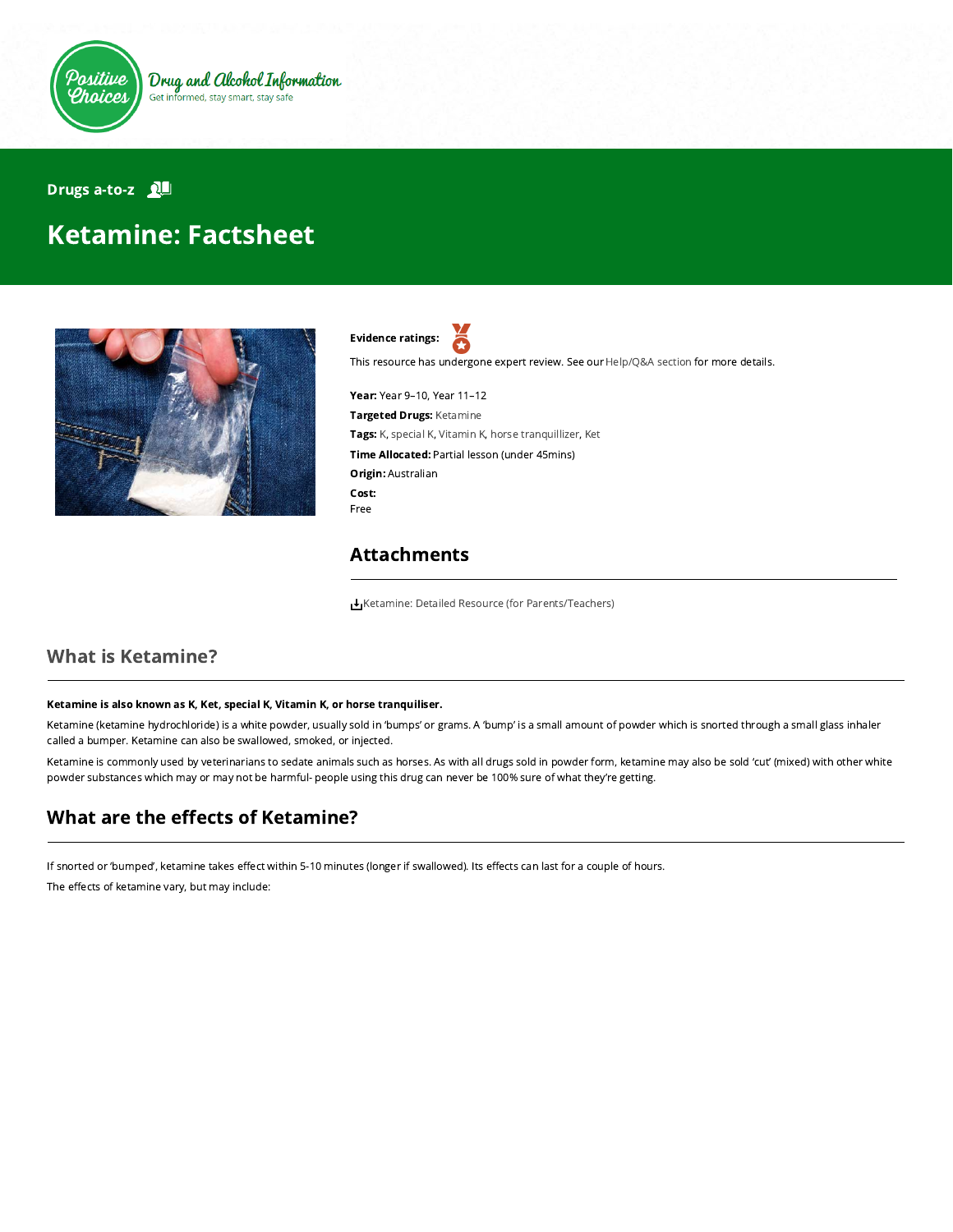| Immediate                                                                                                                      | Long-term                                                                                                   |
|--------------------------------------------------------------------------------------------------------------------------------|-------------------------------------------------------------------------------------------------------------|
| Increased heart rate and body temperature                                                                                      | Dependence (see glossary)                                                                                   |
| Drowsiness                                                                                                                     | Problems with memory, attention, and decision making                                                        |
| Feeling of euphoria (a 'high')                                                                                                 | Mental health problems                                                                                      |
| Loss of coordination                                                                                                           | Ulcerative cystitis - symptoms include frequent and painful urination, cramps<br>and involuntary urination. |
| Slurred speech                                                                                                                 | Intense abdominal pains known as 'K-cramps'                                                                 |
| Feeling dizzy or faint                                                                                                         | Kidney problems                                                                                             |
| Confusion and disorientation                                                                                                   |                                                                                                             |
| Numbness and a feeling of paralysis                                                                                            |                                                                                                             |
| Nausea and vomiting                                                                                                            |                                                                                                             |
| Anxiety and panic attacks                                                                                                      |                                                                                                             |
| Hallucinations (seeing or hearing things that aren't really there)                                                             |                                                                                                             |
| Paranoia (feeling extremely suspicious and frightened)                                                                         |                                                                                                             |
| Psychosis (see glossary)                                                                                                       |                                                                                                             |
| An experience known as the 'K-hole' which is the feeling of being trapped in a state of<br>detachment. This can be frightening |                                                                                                             |
| Overdose                                                                                                                       |                                                                                                             |



# Evidence Base

This factsheet was developed following expert review by researchers at the Matilda Centre for Research in Mental Health and Substance Use at the University of Sydney, the National Drug & Alcohol Research Centre at the University of New South Wales, and the National Drug Research Institute at Curtin University.